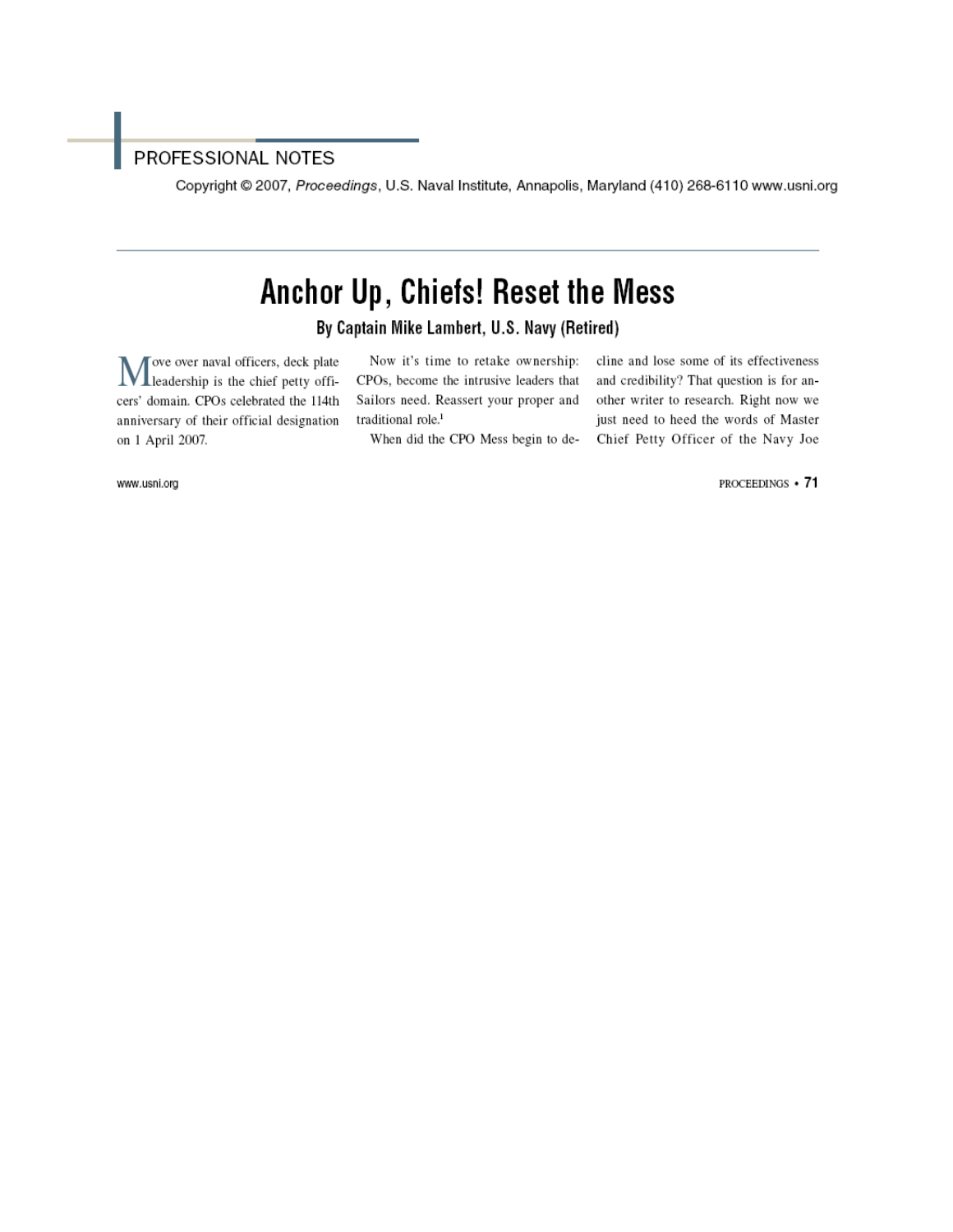### PROFESSIONAL NOTES

Campa: "Chief petty officers are first and foremost deck plate leaders charged with developing Sailors and enforcing standards."2 Campa started his assignment as our 11th MCPON (July 2006) with a wakeup call, saying it was time to "reset the Mess."3

You heard him, Chiefs: in other words, anchor up. Cattle-ranch hands "cowboy up" when they put on their spurs, cinch up their saddles, and get the toughest jobs done; CPOs need to anchor up to get the CPO Mess back on the right track and provide the deck plate leadership that our Navy needs so sorely today.

officer with you, while you're at it, and show her or him how it's done.

Some argue that a CPO Academy would be more useful than CPO initiation (Season of Pride/transition) in developing chiefs. But, based on personal experience, I think a better case can be made for chiefs simply reasserting the role of their mess.

More than 30 years ago, I began my life as a Sailor being raised by Navy chiefs. By most accounts, they did a good job. I would not have progressed from seaman recruit to captain without strong CPO leadership at every level—from my



**Chiefs, heed MCPON CAMPA The MCPON began his term in the summer of 2006 with a call to "reset the Mess." Here he speaks at an all-hands call at Bagram Airfield, Afghanistan, in July 2007.** 

The CNO pointed to a direct relationship between strength of the CPO Mess and command success: "When a Chiefs' Mess is hitting on all cylinders, there is no better command, and when a Chiefs' Mess is not working well, there is nothing worse."4

#### **Anchor Up**

This means get out from behind your computer, get out of the CPO Mess, and plant yourself firmly on the deck plates leading our Sailors. No one else can do it, not even that stellar first class who's been doing a bang-up job as your leading petty officer. A great first class petty officer should never be considered a suitable substitute for a CPO. When the job calls for a CPO, anchor up, Chief, and get the job done. Take that stellar first class petty division chiefs to my command master chiefs. I needed course corrections at every paygrade. Fortunately, there was always a strong CPO to provide the necessary guidance. I have 100 percent confidence that today's CPOs are even better equipped to provide this guidance to our Sailors and junior officers.

Otherwise, the effectiveness and viability of the Mess will be even further eroded. There can be no compromises when fulfilling the MCPON's mandate that "Chief petty officers take on the role of standard bearers, to enforce those standards amongst ourselves as well as up and down the chain of command."5 This requires that well-meaning officers step aside and allow the chiefs to do their jobs, while chiefs step forward to act for command-wide excellence.

#### **Overcome the Programs**

The Navy has created many "people" programs over the years. Each has somehow diminished the role of the Mess. Not one of these programs is a replacement or substitute for sound CPO leadership. Chiefs, it is time to return to your roots. Not only do your Sailors *need* you there, your officers *want* you there.

There was a time when the chief was a ratings expert, financial adviser, chaplain, mentor, marriage counselor, career counselor, banker, Sexual Assault Victim Intervention rep, Equal Employment Opportunity representative—and, I might add, sometimes mother and father. When I was a second class petty officer in 1978, I would never have considered going above my chief about anything. As a petty officer, I never spoke to my division officer; there was never a need. My leading petty officer was the beginning and the chief was the end of the chain of command for me and the other Sailors in our division.

Things have changed too much. Today it is not uncommon for Sailors of nearly every paygrade to approach officers to ask for one thing or another. Stop! Send them back to their chiefs.

Sailors would be hard-pressed to come up with a question that can't properly be answered by the Chiefs' Mess. On Navy Knowledge Online (www.nko.navy.mil), Sailors have posted more than 1,000 questions that bypass not only their chiefs but the entire chain of command. They're looking for answers to questions that are clearly inside the lifelines—that is, within their chief's domain.

We need to push these Sailors back to the chiefs before it is too late. The chief in their command has the right answer and can provide it. The continued credibility of the Mess depends on it.

Chiefs need to provide that intrusive leadership so often talked about and so rarely practiced. Get involved in your Sailors' lives. Avoid broad statements like "All Sailors are leaders." This type of statement only confuses people. All Sailors are not leaders. Sailors can't be left to their own devices. They need to be led, and chiefs must provide this leadership.

#### **Lead the Sailors**

Even some of our senior officers are not the type of leaders we need them to